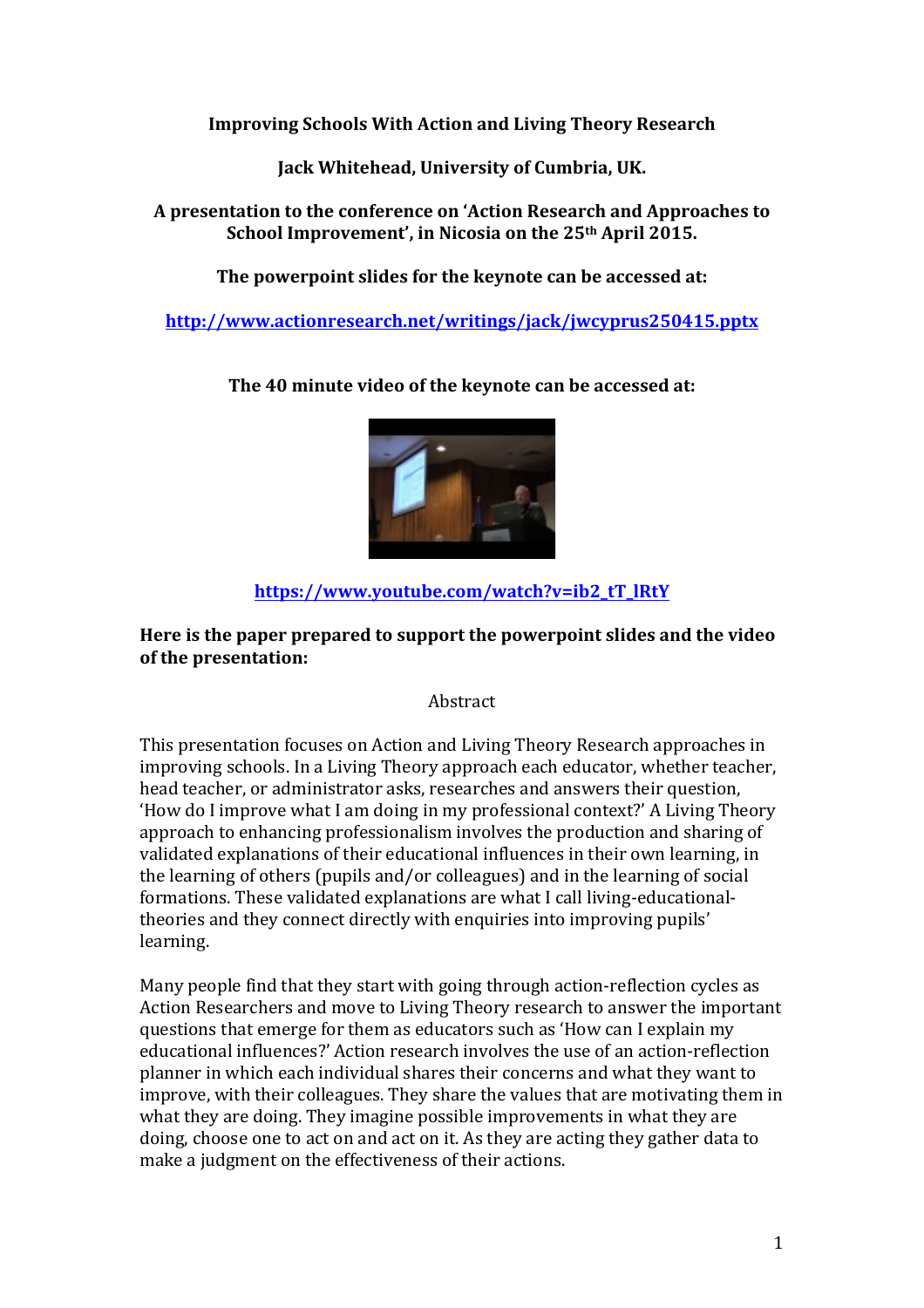This presentation also includes access to the evidence and values-based explanations of educational influence from other educators around the world who are using this approach. These explanations include the creation of networks of support within and between schools and outside agencies that affect education. 

The importance of digital communications and multi-media narratives in these networks will also be demonstrated with evidence from http://www.actionresearch.net and http://ejolts.net . The case will be made that educators in Cyprus, because of sociohistorical and sociocultural influences, are well placed to take a leadership position in creating a profession of Master Educators of Cyprus that involves sharing their explanations of educational influence as they enhance the flow of values that carry hope for the flourishing of humanity.

# **Introduction**

My thanks to the organisers of the conference for the opportunity to share ideas, here in the Republic of Cyprus on Improving Schools With Action and Living Theory Research. It is a pleasure to be here and to share ideas on the following issues:

- i) Your present context of continuing professional development.
- ii) Creating Master Educators of Cyprus using:

a) Action Research. b) Living Theory research and living-theories.

- iii) Spreading the influence of Living Theory research with digital communications and multi-media narratives and evidence from http://www.actionresearch.net and http://ejolts.net .
- iv) Supporting the Creation of Master Educators of Cyprus with Living Theory Research and Action Research.

### **i)** Your present context of continuing professional development

In all my keynotes in different countries I try to familiarize myself with research and policy related to teacher professional development. So, I studied Yiasemina Karagiorgi's and Loizos Symeou's research on *Teacher Professional Development in Focus: Reorganizing the Existing In-Service Training Scheme in Cyprus.* This research was carried out whilst they worked at the Cyprus Pedagogical Institute and the Cyprus College respectively, with data gathered in 2005.

Their study is an excellent piece of social science research, using a surveyorientated approach, with questionnaires distributed to a random stratified sample of pre-primary, primary, secondary and vocational schools. The questionnaire aimed at diagnosing teachers' in-service training needs in Cyprus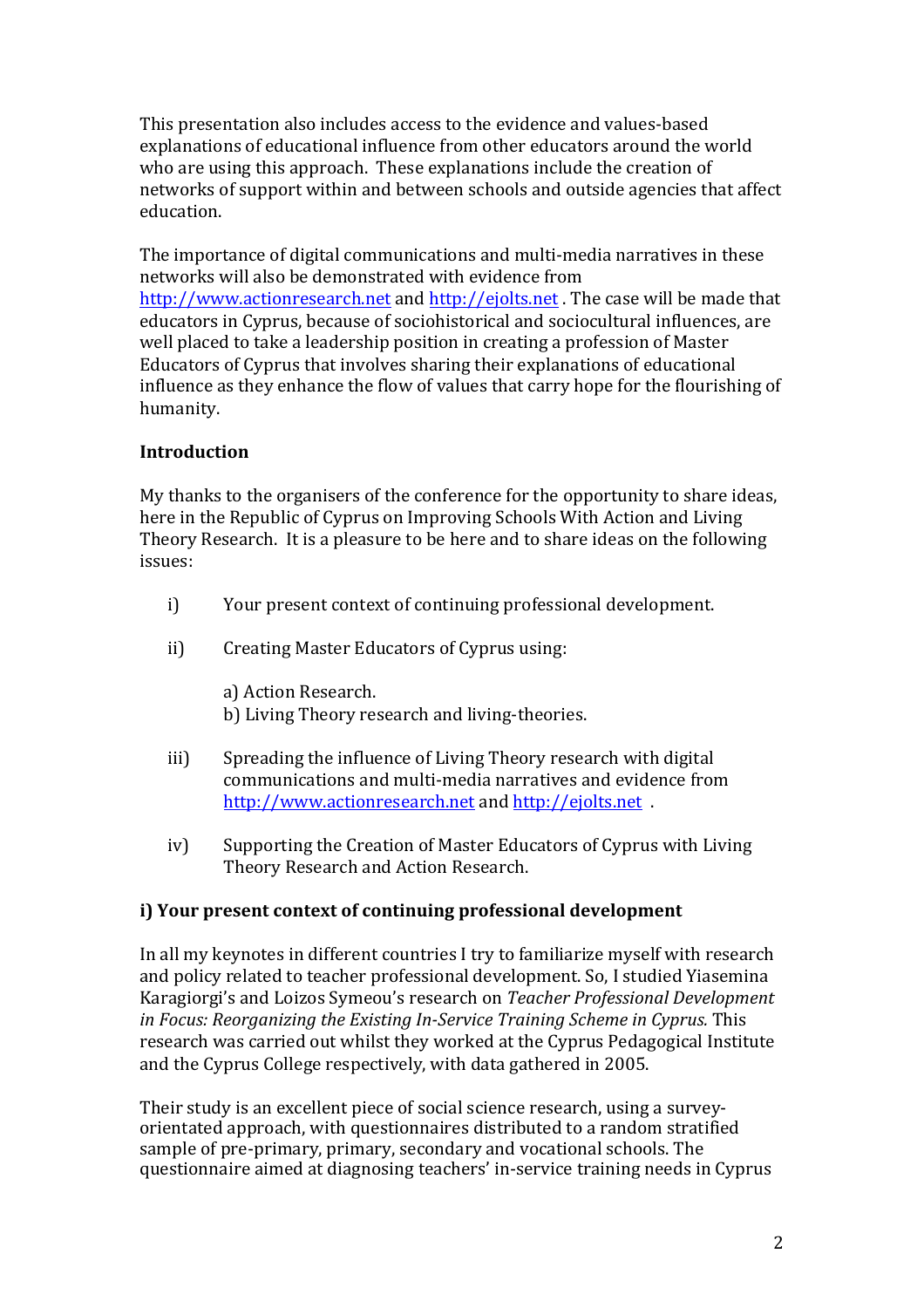in order to address the potential development of in-service training in the particular educational system within the framework of lifelong professional development, and second to generate questions concerning the basic dimensions of in-service training provision in Cyprus and lay the foundations for in-depth study on the emerging issues  $(p.1)$ .

Their paper discusses the emerging challenges for professional development in the Cyprus educational system in terms of teachers' needs (p.3) and their concluding remarks include the following focus on needs identification:

...diagnoses of training needs of both the teachers as well as the schools would ensure that professional development responds to teachers' and schools' needs and not to providers' interests. Therefore, needsidentification studies should be conducted on a systematic basis to bring clarity to the decisions about the expectations from particular in-service training initiatives and lead to the design of in-service training activities, adjusted to school and teacher realities. Such studies should probably not only adopt a survey oriented research approach -like this study- but should involve methods to enhance enrichment in terms of data interpretation. (p.17)

Whilst reading the study I was drawn to the statement:

In general, current in-service training provision in Cyprus is mainly informal, individual and voluntary and has not evolved into structured practices.  $(p.4)$ 

At present I believe that you are in a period of educational reform with developments in teacher training involving a shift to school-based professional development with Head teachers increasingly involved in self-evaluation projects. However, I think that I am right in claiming that I am offering my suggestions, about the improving schools with action and living theory research and the value of living global citizenship, in your social context in which your embodied knowledge as Master and Doctor Educators is not recognized within the accrediting and regulatory bodies of Cyprus.

Whilst this is my first visit to Cyprus I presented ideas on *Action Research in Teacher Training and in the Living Theories of Professional Educator* to a conference organised by the Greek Centre for Educational Research at the University of Patras, on the 17 April 1999 (Whitehead, 1999). You can access this presentation at:

### http://www.actionresearch.net/writings/jack/jwgreek1999.pdf

In that presentation I explored the use of Action Research in both training and education within the context of the influence of Greek theories of knowledge. In particular I drew attention to the value of the Internet in communicating the value of action research in the creation and testing of the living-theories of professional educators.  $(p.1)$  Some 16 years after that presentation I return to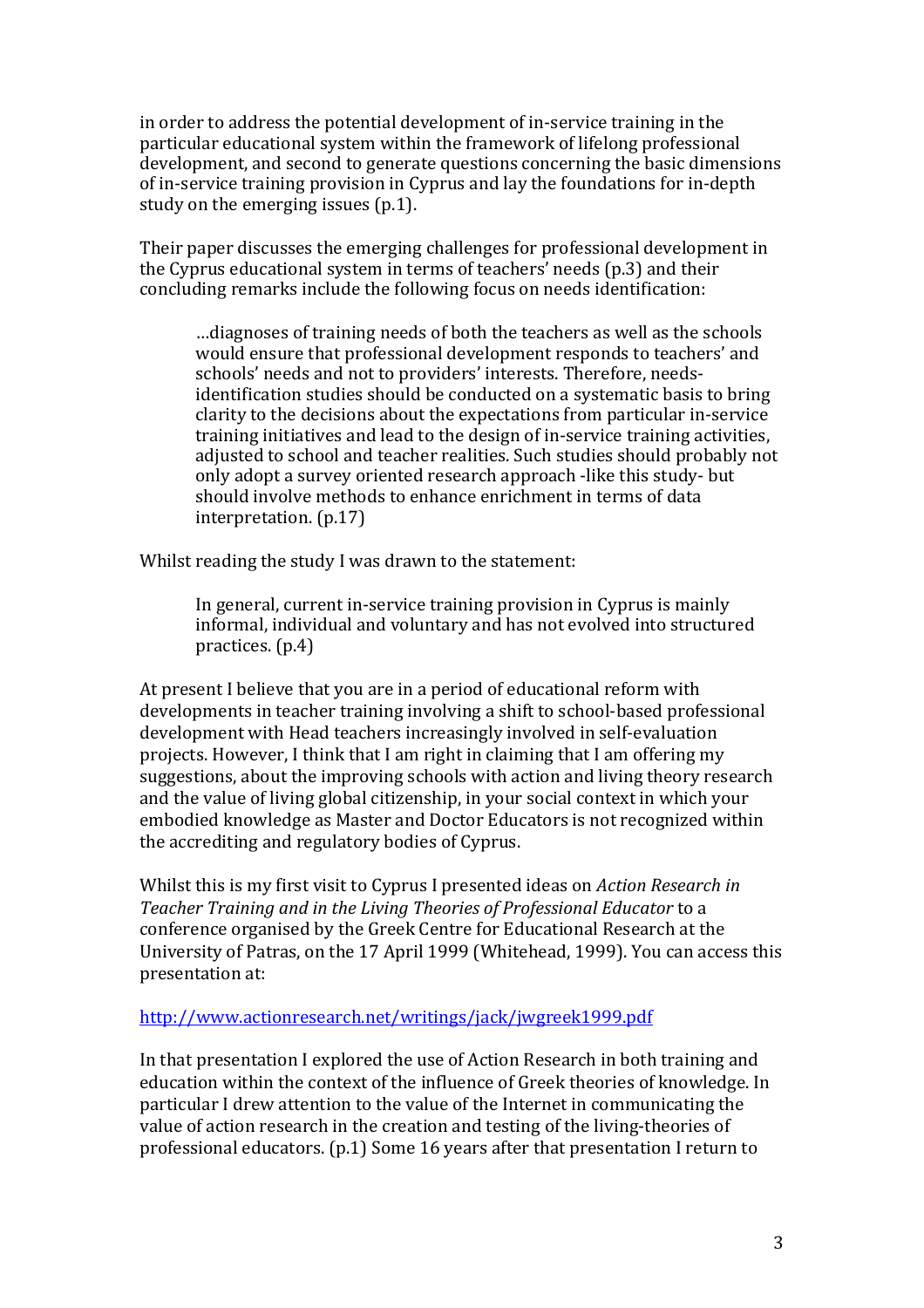the evidence of the Internet in spreading the influence of the living-theories of Master and Doctor educators.

In this introduction I want to stress a point I made in Patras that emphasizes the importance of networks of support for professional development:

If you wish to work at the development of action research and living theory approaches to teacher education I would hold this point at the focus of what you do. It is vital, in my view, to find the appropriate balance between support for teacher- led initiatives and the development of appropriate system's support from central agencies in relation to improving standards through living educational theories.  $(p.11)$ 

# **ii) Creating Master Educators of Cyprus with:**

# **a) Action Research**

Universities throughout the world are accrediting Masters and Doctoral Degrees in Education. I have two such degrees. My Masters Degree from the University of London and my Doctoral Degree from the University of Bath. As far as I am aware no University is accrediting the embodied knowledge of a Master or Doctor Educator in a Masters or Doctoral Degree. All that is needed to create a profession of Master and Doctor Educators of Cyprus is for a degree awarding body in Cyprus to recognize your embodied knowledge; the knowledge you express in your practice and that you can make public through your Living Theory research as that of a Master or Doctor Educator. You might begin by gaining accreditation for the degree of Master Educator for a master's curriculum that includes assessment for masters units and a dissertation. You can access freely such writings at

http://www.actionresearch.net/writings/mastermod.shtml

for curriculum units on: gifts and talents in education; Active Learning and Knowledge Creating Research; Educational Enquiries; Research Methods in Education; Methods of Educational Enquiry; Understanding Learning and Learners, together with master's dissertation.

For many years I worked with Jean McNiff on publications concerned with Action Research before moving on to focus on Living Theory research. You can access some of our ideas in:

McNiff, J. & Whitehead, J. (2011) All You Need to Know About Action Research. 2<sup>nd</sup> Edition. London; Sage.

Whitehead, I. & McNiff, I. (2006) Action Research Living Theory. London: Sage.

# **b) Living Theory research and living-theories**

I am claiming that your embodied knowledge could, if made public and evolved,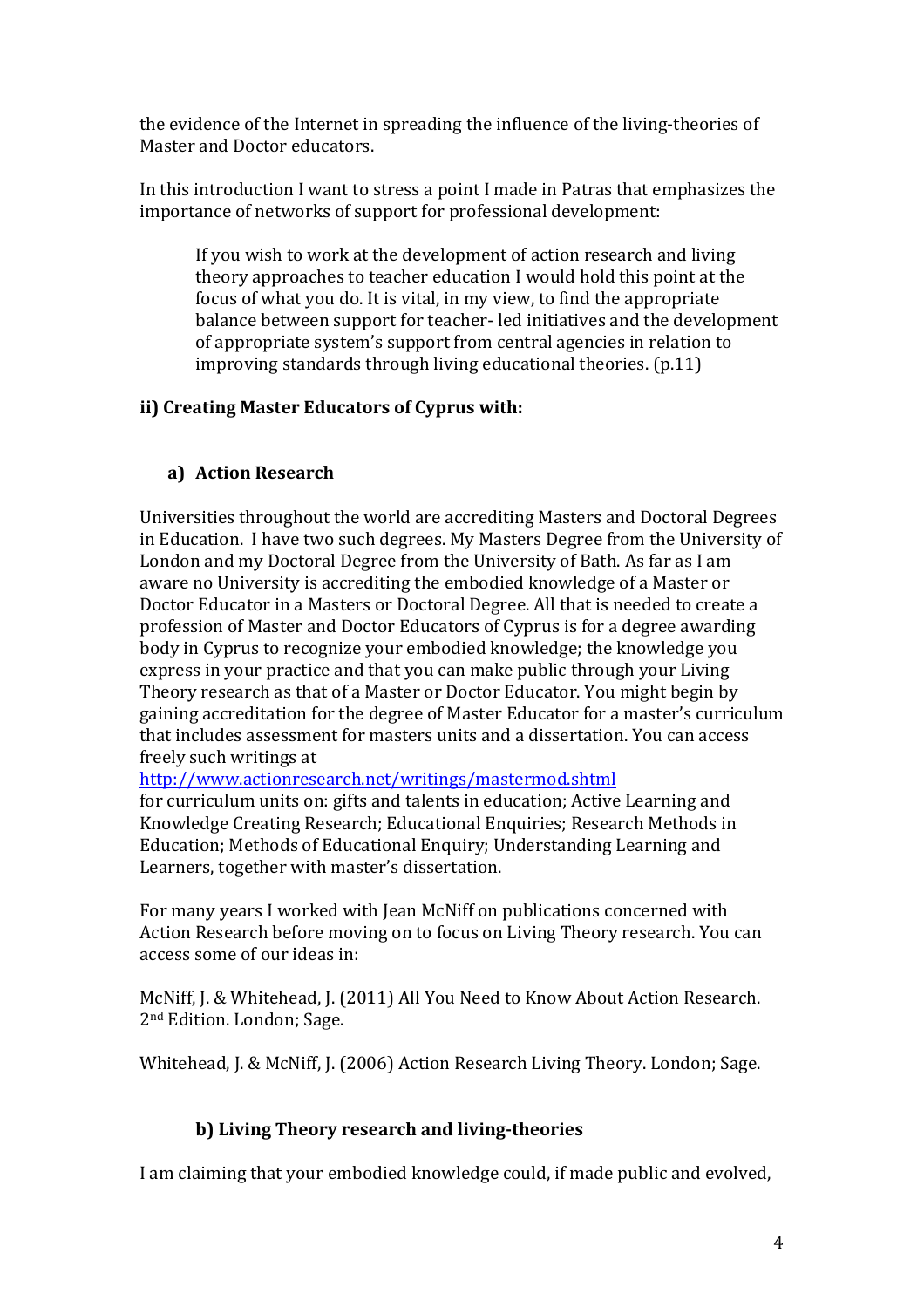with Living Theory research, create both a profession of Master and Doctor Educators in Cyprus and improve learning with pupils and students. To make your knowledge public, through Living Theory research, I believe that you will need to shift your present understandings of educational theory and add the following perception to your understanding of educational research and educational theory. From my experiences of presentations and conferences around the world I believe that it is likely that what counts as educational knowledge and theory in Cyprus is largely defined by University Academics. Many of these academics will have been schooled in a particular discipline and their reputations will have been built on their academic publications. These publications will be mainly structured through a Greek approach to logic and knowledge that owes much to Aristotle with his Law of Contradiction that does not permit two mutually exclusive statements to be true simultaneously.

I am asking you to reflect on your own daily experiences where I believe you will recognize that you exist as a living contradiction in the sense of holding certain values whilst at the same time negating them in practice. I first saw myself as a living contradiction in 1972 when viewing a videotape of classroom in which I believed that I had established enquiry learning in the sense of my pupils asking their own questions with me making a serious response to their questions. The video showed that I was, however subtly, giving my pupils the questions. This experience of existing as a living contradiction immediately stimulated my imagination to think of ways I could live my value of enquiry learning more fully. I choose one of these ways, acted, gathered data on my actions, evaluated my actions in relation to my values and understandings and modified my concerns, ideas and actions in the light of my evaluations. I continue to use such actionreflection cycles in improving my practice.

I make a clear distinction between Living Theory research and a livingeducational-theory. Living Theory research is paradigmatic in the sense of recognizing what counts as a living-educational-theory. It is important to understand that this recognition involves the original contribution, made by an individual's living-educational-theory, to educational knowledge. The conceptual frameworks of Living Theory research do not define these original contributions. They enable the recognition that the individual's living-theory is making an original contribution to Living Theory research and educational knowledge.

A living-educational-theory is the unique and original contribution to educational knowledge made by the individual's explanation of their educational influence in their own learning, in the learning of others and in the learning of the social formations in which the practice is located.

Huxtable, (2013) has given a very clear account of this distinction.

You can access two issues of the journal Gifted Education International (2013) &2016), where the above ideas have been developed in more detail with evidence from the writings of Master Educators.

Original papers on which the September 2013 issue of Gifted Education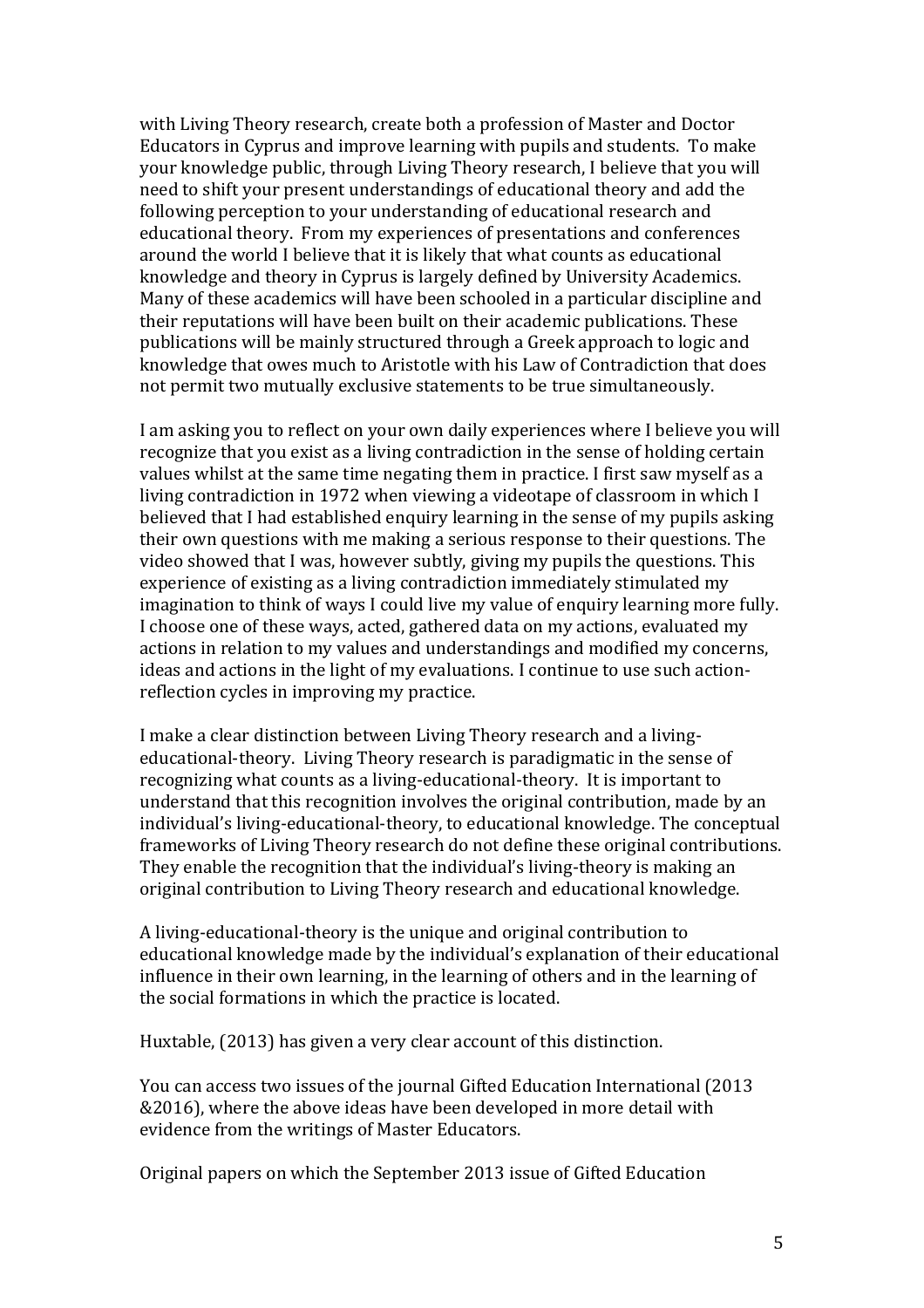International, dedicated to the memory of Sally Cartwright, is based, can be accessed below:

i) Jack Whitehead and Marie Huxtable - Living educational theory research as transformational continuing professional development http://www.actionresearch.net/writings/jack/jwmhGEIarticle141012.pdf 

ii) Amy Skuse - How have I developed my own personal views of gifts and talents in education and how does this influence what I do in the classroom? http://www.actionresearch.net/writings/module/amyskusegandtined010110.pdf

iii) Vicky M Tucker - How my involvement with an inclusive, educational, gifted and talented programme has influenced my work with students who have social, emotional and behavioural difficulties.

http://www.actionresearch.net/writings/tuesdayma/vickytuckerg&t.pdf

iv) Louise Cripps - How can I clarify my responsibility as a head teacher as I provide opportunities to enable all children in the school to create talents? http://www.actionresearch.net/writings/tuesdayma/crippslgandta0809.pdf

v) Sally Cartwright - How can I enable the gifts and talents of my students to be in the driving seat of their learning? http://www.actionresearch.net/writings/tuesdayma/scgandtnov08.pdf

vi) Ioy Mounter - How can I work within the government's perspective of 'Gifted and Talented' but still remain true to my own living values? http://www.actionresearch.net/writings/tuesdayma/jmgt2008opt.pdf

vii) Ros Hurford - How does using philosophy and creative thinking enable me to recognise and develop inclusive gifts and talents in my pupils? http://www.actionresearch.net/writings/tuesdayma/roshurfordg&t.pdf

#### Original papers on which the January 2016 Living Theory issue of Gifted Education International is based can be accessed below:

i) Jack Whitehead and Marie Huxtable - Creating a Profession of Educators with the living-theories of Master and Doctor Educators.

http://www.actionresearch.net/writings/gei2015/JWMH151114.pdf

ii) Nina Clayton - How am I using my own understanding and development of gifts and talents to promote the learning of children?

http://www.actionresearch.net/writings/masters/ninaclaytongandt.pdf

iii) Kate Kemp - How have I come to recognise and develop my talents which are my gift to my colleagues and pupils?

http://www.actionresearch.net/writings/tuesdayma/kkgtunit2008.pdf

iv) Joy Mounter - How do I recognise the move from the language of learning to the language of educational responsibility?

http://www.actionresearch.net/writings/tuesdayma/joymounteree207.pdf

v) Sally Cartwright - How do I research my own practice?

http://www.actionresearch.net/writings/module/scrme010110opt.pdf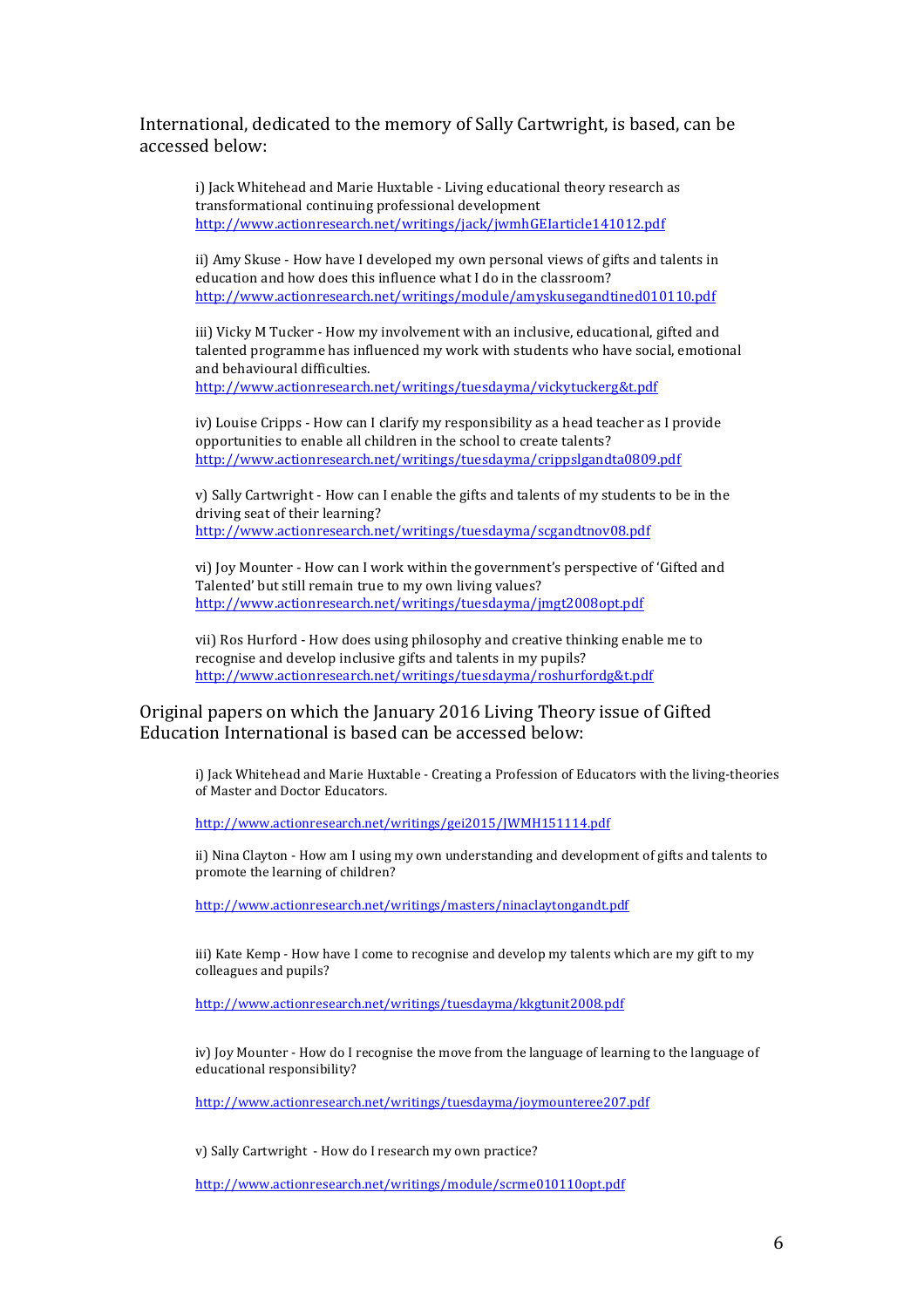Whilst the above contributions to Gifted Education International are focused on making public the embodied knowledge of Master and Doctor Educators in England, there are connections to be made between the Master and Doctor Educators in different countries and the unifying values that carry hope for the flourishing of humanity. I think that you will find these values in the work of the educator, Sally Cartwright. Sally died in 2013 from a double brain tumor, and the University of Bath recognized Sally's academic work at an award ceremony at the University of Bath on the  $14<sup>th</sup>$  April 2015. I do hope that you will access Sally's writings and the 8-minute video from the award ceremony at:

http://www.actionresearch.net/writings/jack/sallycartwrightmastereducatorjw140415.pdf

When I first raise the possibility with educators, that they already have the embodied knowledge of master and doctor educators and that Living Theory Research can help them to make this knowledge public and to deepen and extend it, I have been met with some skepticism, especially as I suggest that they could be accredited for their masters and doctoral degrees by exploring the implications of asking, researching and answering their questions 'How do I improve what I am doing?' I have found it easy to respond to this skepticism by giving access to the resources that show how other educators have received their masters and doctoral degrees from a range of different universities for such enquiries. These resources are at:

http://www.actionresearch.net/writings/mastermod.shtml

for the making public of the embodied knowledge of Master Educators and at:

### http://www.actionresearch.net/living/living.shtml

for the making public of the embodied knowledge of Doctor Educators.

It is difficult but not impossible for an individual, working as an independent and autonomous educator to achieve these outcomes. To be successful we often need spread the influences of Living Theory research and to create and sustain networks of support.

**iii)** Spreading the influence of Living Theory research with digital communications and multi-media narratives and evidence from **http://www.actionresearch.net and http://ejolts.net .** 

As I'm speaking to you today on the  $25<sup>th</sup>$  April 2015 there is an inaugural meeting taking place of the **Network of Educational Action Researchers Ireland** (NEARI), with contributions from four doctor educators and help from Dr. Pip Bruce Ferguson of Dublin City University:

Mary Roche (2007) Towards a living theory of caring pedagogy: interrogating my practice to nurture a critical, emancipatory and just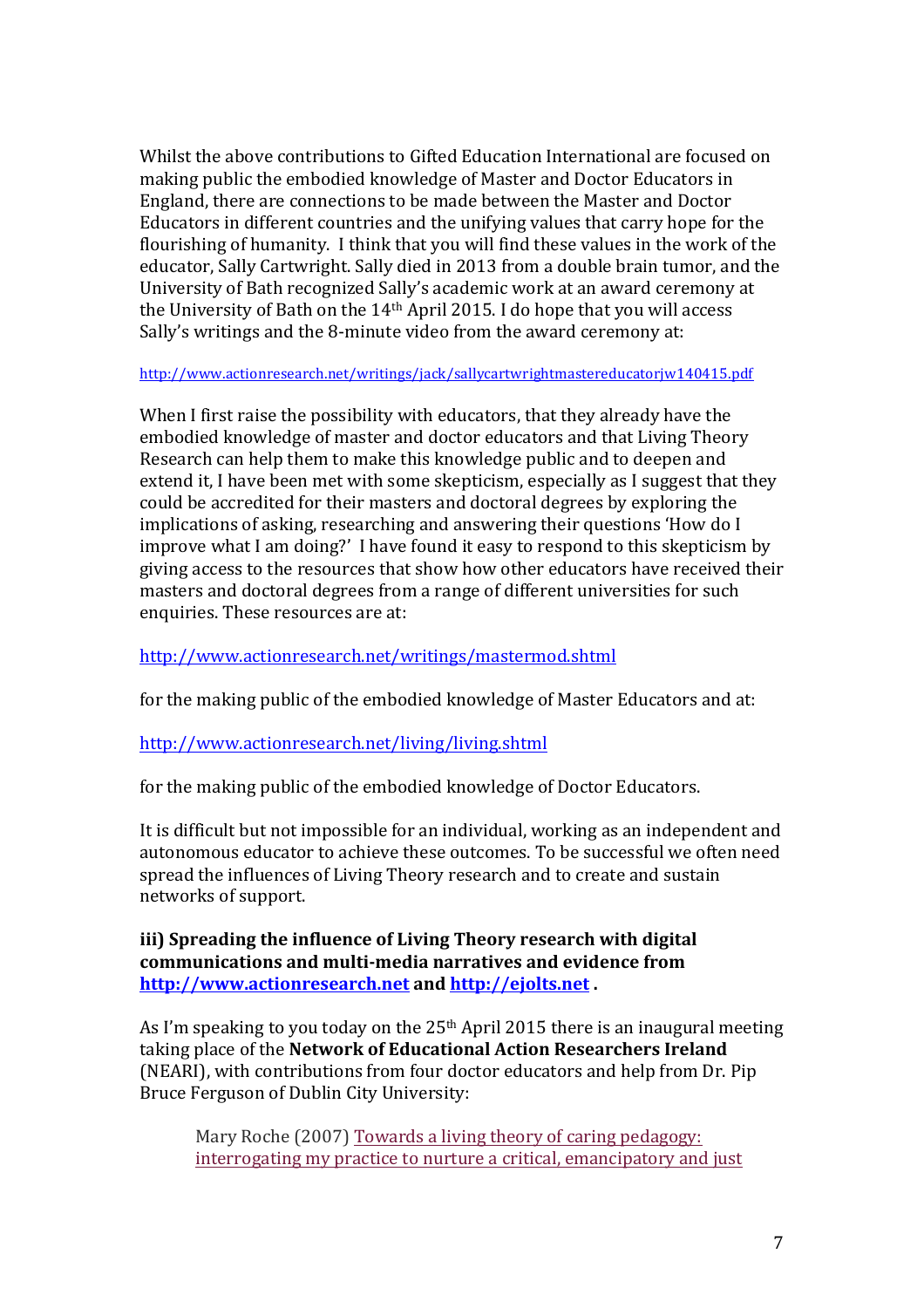community of enquiry. Ph.D. Thesis, University of Limerick.\ http://www.jeanmcniff.com/items.asp?id=46

Bernie Sullivan (2006) A Living Theory of a Practice of Social Justice: Realizing the Right of Traveller Children to Educational Equality (2006) PhD thesis University of Limerick. http://www.jeanmcniff.com/items.asp?id=47

Caitriona McDonagh (2007) My living theory of learning to teach for social justice: How do I enable primary school children with specific learning disability (dyslexia) and myself as their teacher to realize our learning potentials? PhD thesis, University of Limerick. http://www.jeanmcniff.com/items.asp?id=48

Máirín Glenn (2006) Working with collaborative projects: my living theory of a holistic educational practice. PhD thesis, University of Limerick. http://www.jeanmcniff.com/items.asp?id=50

You can access these theses and other dissertations and theses supervised by Prof. Jean McNiff from Jean's website. You can access this from the other websites of interest section of **http://www.actionresearch.net** .

You can also access living-theory doctorates from

http://www.actionresearch.net/living/living.shtml . I was privileged to supervise some 32 of these doctorates between 1996-2012 at the University of Bath, and to be continuing such supervisions at the University of Cumbria. You can also access the master's writings of Master Educators from:

http://www.actionresearch.net/writings/mastermod.shtml

Perhaps the most significant forum for spreading the influence of Living Theory research with digital communications and multi-media narratives is the Educational Journal of Living Theories (EJOLTS), since its first issue in 2008. You can access freely all the back issues and contributions from http://ejolts.net.

Branko Bognar, a founding member of EJOLTS and a leading influence in the use of the digital media for its publication, has recently published, with Pascale Mompoint-Gaillard, a book on *Creating an online community of action researchers* (Bognar & Mompoint-Gaillard, 2015). There is great significance in the publishers - the Council of Europe. Here is evidence of the spreading influence of ideas through online communities. As a member of the European Community it might be possible for educators in Cyprus to connect with the Council of Europe and to create mutually supportive relationships with other European Educators in creating a profession of Master and Doctor Educators in Cyprus.

### **iv) Supporting the creation of Master Educators of Cyprus with Living Theory Research and Action Research**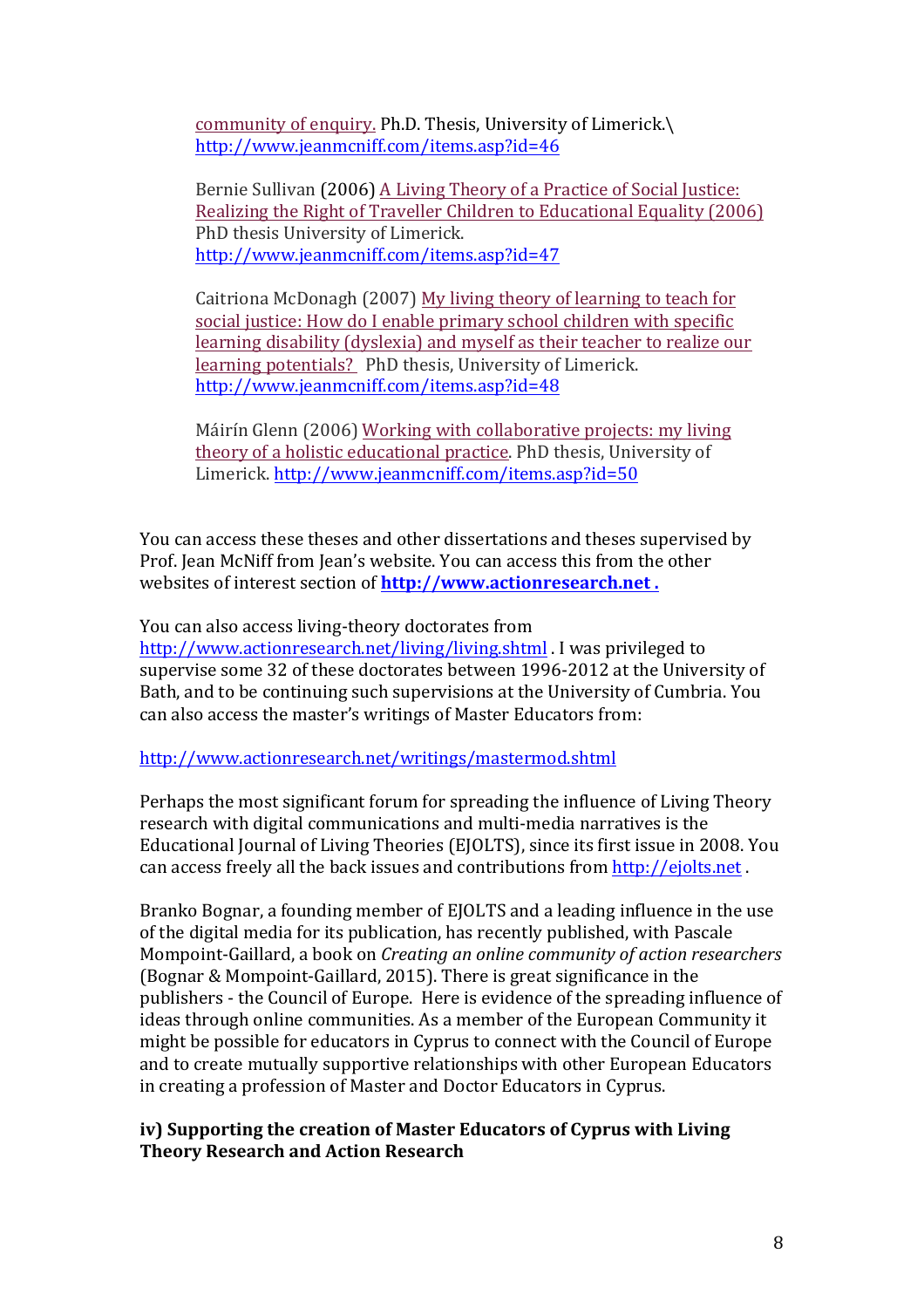In advocating a Living Theory research approach to improving schools, through creating a profession of Master Educators of Cyprus, I realize that it will take years of sustained commitment by vourselves and others to embody this approach within your culture. You may be able to shorten the time it can take to do this by learning from others who have made progress in developing this approach through creating and sustaining networks of support in the organisations that affect their educational practices. However, you must also be prepared to seeing initial successes fall back in a particular school, whilst recognizing that the influence of the ideas can be spreading in different schools, regions and countries.

For example, Kevin Eames, whilst Head of English at Wootton Bassett School in England, had a leadership influence in beginning and sustaining for several years a school-based group of teacher-researchers for improving pupils learning. Kevin had the full support of the head-teacher and I was supervising Kevin for his M.Phil. and then his doctoral degree into the professional development of teachers. In his 1995 doctoral thesis, Kevin writes about his action research approach to professional development and educational knowledge.

You can access Kevin's thesis at:

#### http://www.actionresearch.net/living/kevin.shtml

and download his chapter on *Action Research as a Form of Professional Knowledge in a Whole-School Setting*, from:

#### http://www.actionresearch.net/living/KEVINPHD/kechap6.pdf

Because Kevin's influence lessened in the School, with his two-year secondment to the local authority to work on assessment issues, the influence of the action research group in the school began to weaken. But, at the time when it was working well, Linda Grant a Canadian working with the Ontario College of Teachers visiting the school, liked what she saw with the action research approach to professional development and shared the ideas with colleagues in Ontario. Jacqueline Delong, a Superintendent of Schools in the Grand Erie District Board of Ontario, liked the ideas and registered for her doctorate at the University of Bath, with my supervision. Jacqueline completed was awarded her doctorate in 2002 for her living-theory on *How Can I Improve My Practice As A Superintendent Of Schools And Create My Own Living Educational Theory?*

You can access Jacqueline's doctoral thesis at:

http://www.actionresearch.net/living/delong.shtml

I also hope that you will access Chapter Three of Jacqueline's thesis because of its focus on *Building A Culture Of Inquiry, Reflection And Scholarship.* 

You can access Chapter three at: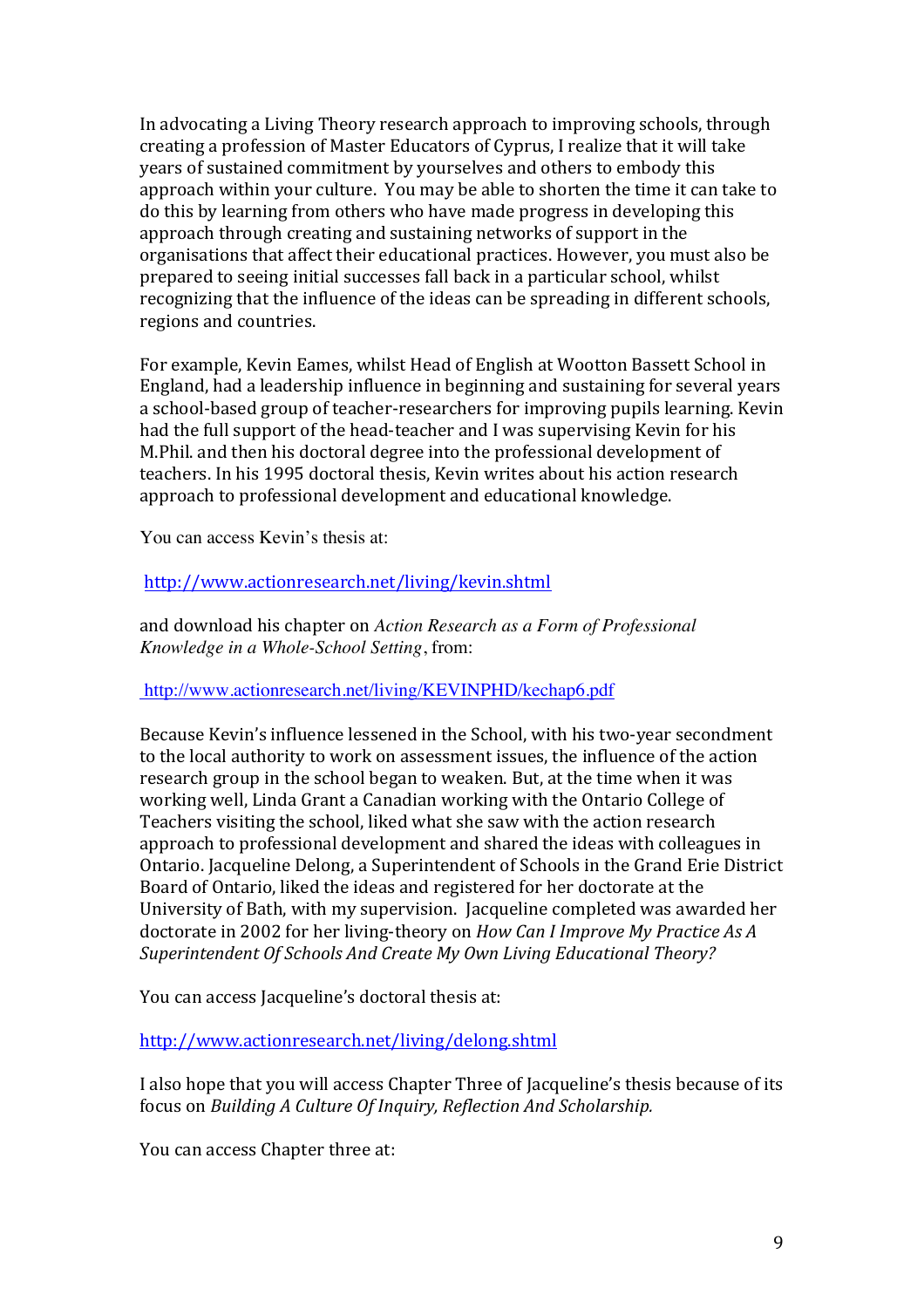## http://www.actionresearch.net/living/jdphd/ch3.doc

You can also access the evidence of Jacqueline's sustained support for a Living Theory approach to professional development in the December 2013 issue of the Educational Journal of Living Theory (EJOLTS) at:

## http://ejolts.net/node/209

This issue includes contributions from Cathy Griffin, a primary school teacher and Liz Campbell, a secondary school teacher. The contributions focus on their living-theory master's dissertations, supervised by Jacqueline Delong.

A Living Theory research approach to improving schools, requires the sustained commitment of individual educators to explore the implications of asking, researching and answering questions of the kind, 'How do I improve what I am doing?' This requirement also needs to be supported by developing and sustaining networks of support outside schools.

Cathy Griffin and Liz Campbell have been successful in proposals for funding to support the Bluewater Action Research Network (BARN) in Ontario, Canada. Details of BARN will be presented at the Action Research Network of the America's conference in Toronto 8-9 May 2015. These proposals serve to emphasise the importance of the creative and commitment of individuals in engaging with funding bodies and with communicating in international forums of educational action researchers. These kinds of funding proposals may be necessary to support the creation and sustaining of local teacher-researcher networks:

http://www.actionresearch.net/writings/griffin/ospreyprop.doc

http://www.actionresearch.net/writings/griffin/barn1form.xis

# http://www.actionresearch.net/writings/griffin/barn2form.xisx

I hope that I have emphasized sufficiently the importance of a lifetime's commitment to the enhancement of professionalism in education.

During my lifetime's commitment to enhancing professionalism in education, I have benefitted from dramatic inventions in technology, especially the communicative power of the Internet and the use of digital video technology for the creation of multi-media narratives of educational influences in learning.

### **Interim Conclusion**

I realize that the creation of a profession of Master Educators of Cyprus, will take years. Its possibility rests on something that I believe everyone here is committed to. That is to exploring the implications of asking, researching and answering questions of the kind, 'How do I improve what I am doing?' I also believe, that as educators, you are committed to living as fully as possible the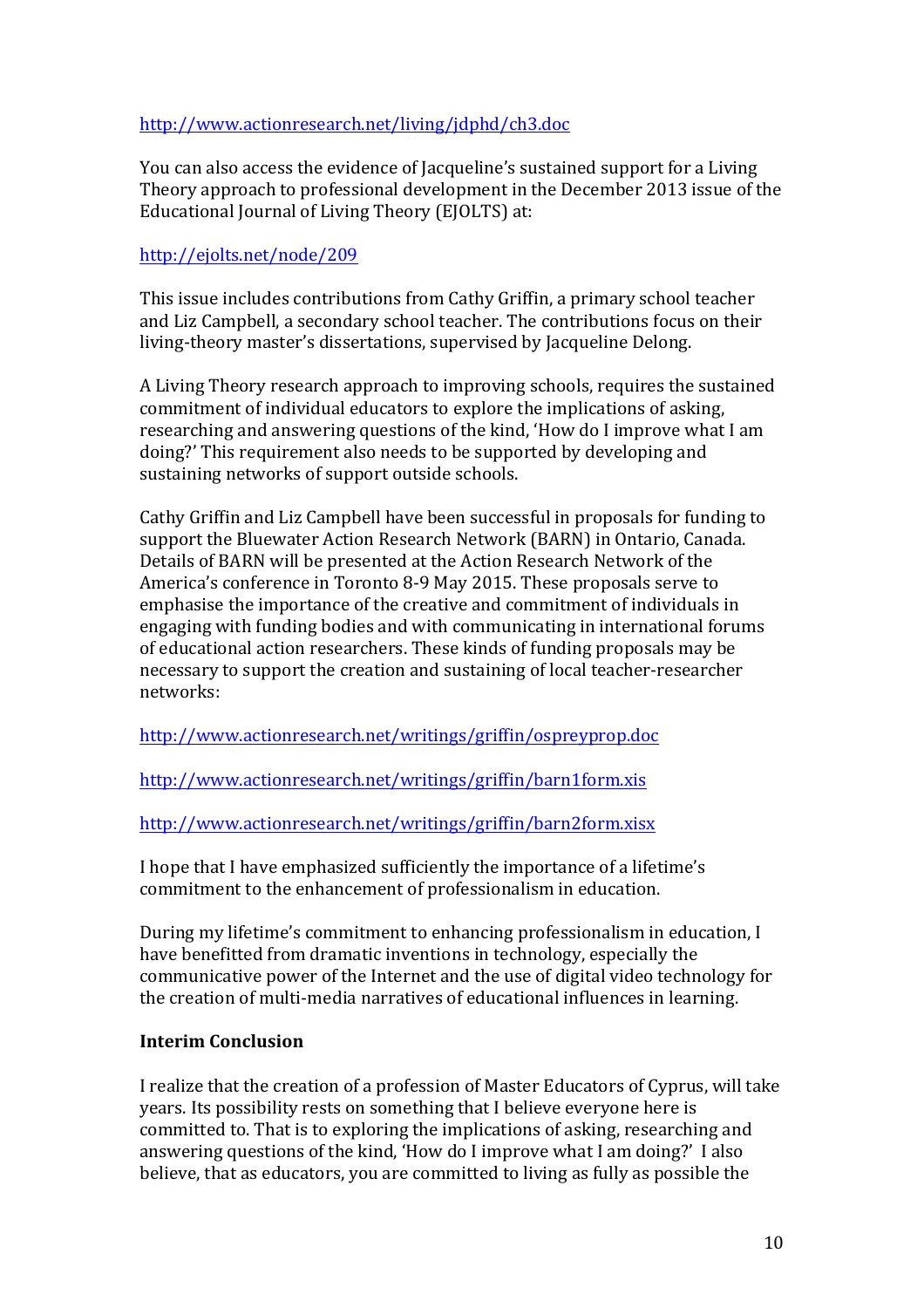values you use to give meaning and purpose to your lives and that contribute to the flourishing of humanity. I urge you to build on these commitments in creating and sharing your explanations of your educational influences in your own learning, in the learning of others and in the learning of the social formations in which we live and work. I also urge you to create a profession of Master Educators of Cyprus by gaining accreditation for your living-educationaltheories and by campaigning for the spreading influence of Living Theory research in improving schools. On the  $8<sup>th</sup>$  May 2015 the Action Research Network of the Americas Conference is in Toronto, with a Town Hall Meeting in which the 'virtual presences' of Living Theory Researchers can be accessed in the 'living posters' at:

 http://www.actionresearch.net/writings/arna/ARNAposterhomepage230415.pdf

I do hope that you will contribute your own 'living-posters' to this extending global network of practitioner-researchers who are supporting each other in enhancing the flow the values and understanding that can make the world a better place to be.

#### **References**

Bognar, B. & Mompoint-Gaillard, P. (2015) *Creating an online community of action researchers.* Strasburg; Council of Europe.

Coombs, S., Potts, M., Whitehead, J. (2014) 'International Educational Development and Learning through Sustainable Partnerships: Living Global Citizenship' London: Palgrave Macmillan.

Huxtable, M. (2013) How can I create and contribute knowledge that is of social, cultural, academic, professional and personal value through scholarly research. Paper prepared for discussion for a Colloquium at Liverpool Hope University, 24-27 July on Researching Our Own Practice. Retrieved 21 April 2015 from https://www.academia.edu/11958542/How\_can\_I\_create\_and\_contribute\_know ledge\_that\_is\_of\_social\_cultural\_academic\_professional\_and\_personal\_value\_thro ugh scholarly research?auto=download&campaign=upload email

Karagiorgi, Y. & and Symeou, L. (2006) *Teacher Professional Development in Focus: Reorganizing the Existing In-Service Training Scheme in Cyprus. Paper* presented at the Commonwealth Council For Educational Administration And Management, 12-17 October 2006, Lefkosia, Nicosia, Cyprus.

Potts, M. (2012) *How can I Reconceptualise International Educational Partnerships as a Form of 'Living Citizenship'?* Doctoral Thesis at Bath Spa University, UK. Retrieved 7 April 2015 from http://www.actionresearch.net/living/markpotts.shtml

Whitehead, J. (1999) Whilst *Action Research in Teacher Training and in the Living*